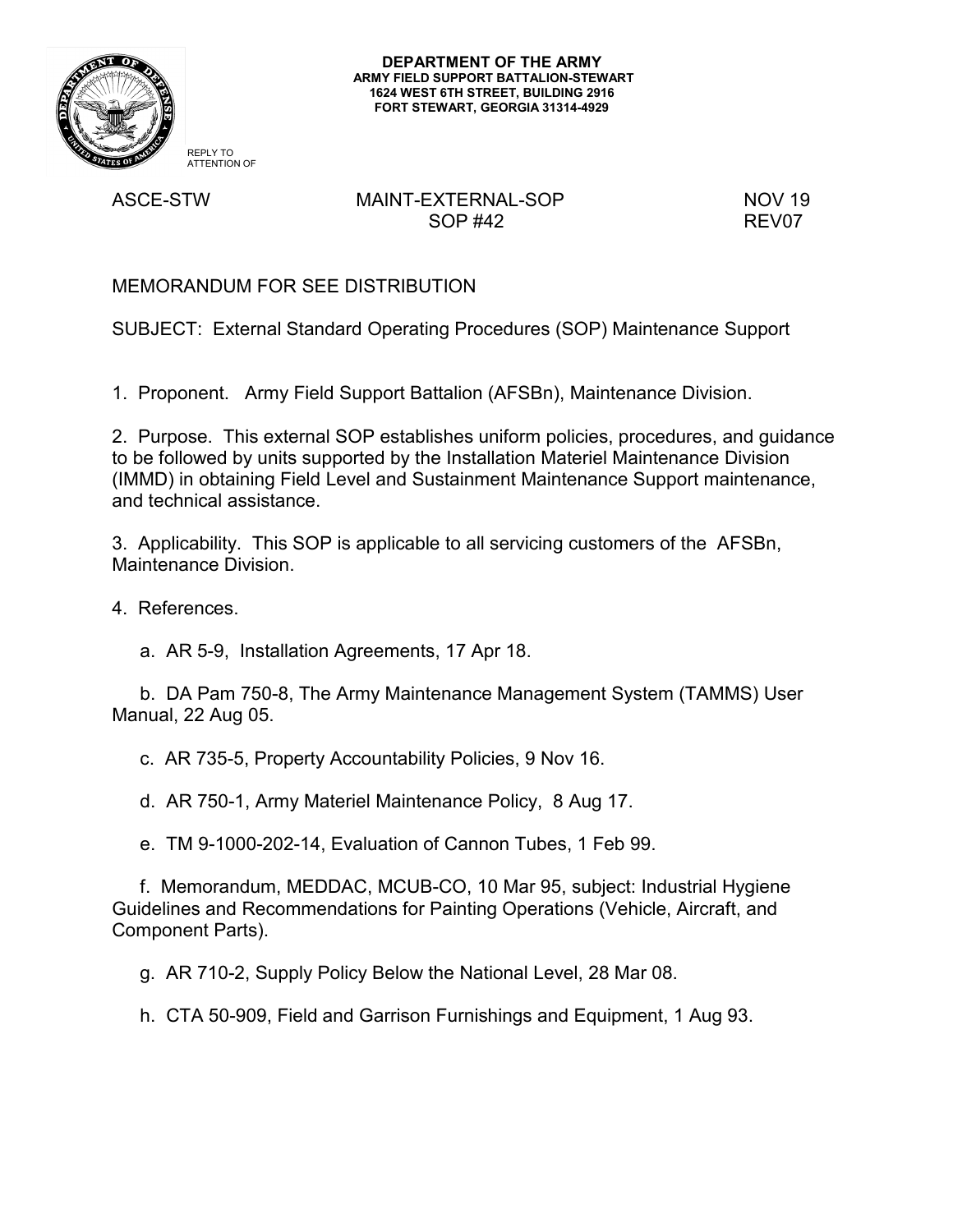i. DoDI 4000.19, Support Agreements, 25 Apr 13.

j. AR 725-50, Requisition, Receipt and Issue System, 15 Nov 95.

k. AR 380-40, Safeguarding and Controlling Communications Security Material (U), 9 Jul 12.

l. AR 380-5, Department of the Army Information Security Program, 29 Sep 00.

m. DA PAM 708-3, Cataloging of Supplies and Equipment, Army Adopted Items of Materiel, and List of Reportable Items (SB 700-20), 24 Jun 15.

n. AR 750-59, Corrosion Prevention and Control Program for Army Materiel, 19 Mar 14.

o. AR 750-10, Army Modification Program, 5 Aug 13.

p. AR 220-1, Army Unit Status Reporting and Force Registration – Consolidated Policies, 15 Apr 10.

p. AR 700-4, Logistics Assistance, 23 Mar 17.

r. AR 750-32, Airdrop, Parachute Recovery, and Aircraft Personnel Escape Systems, Rapid Action Division 4 Apr 11.

s. AR 702-7-1, Reporting of Product Quality Deficiencies within the U.S. Army, 15 Jul 09.

t. AR 190-11, Physical Security of Arms, Ammunition and Explosives, 17 Jan 19.

u. AR 190-13, The Army Physical Security Program, 27 Jun 19.

v. AR 700-138, Army Logistics Readiness and Sustainability, 23 Apr 18.

w. AR 700-139, Army Warranty Program, 2 Feb 15.

5. Mission. The IMMD will: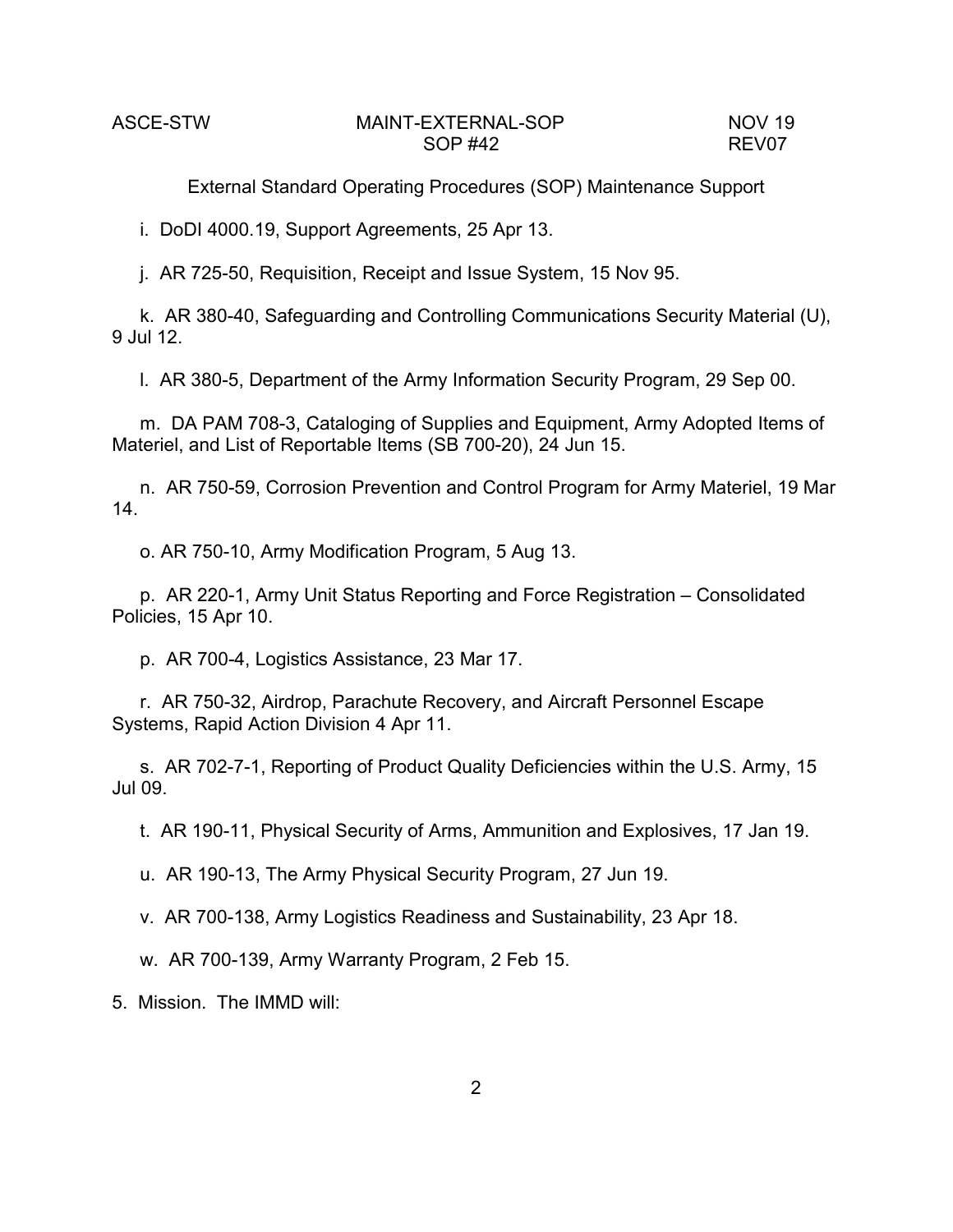External Standard Operating Procedures (SOP) Maintenance Support

a. Provide Field Level and Sustainment Maintenance Support to 3rd Infantry Division and non-divisional units assigned to Fort Stewart and Hunter Army Airfield (HAAF).

b. Provide AR 5-9 Installation Agreements to all units operating within southeastern Georgia and Florida, including 81st Regional Support Command units (less aircraft, medical, and missiles).

c. Special Missions and Additional Support Provided:

- (1) Departure Arrival Airfield Control Group (DAACG) Maintenance Support.
- (2) Chemical Agent Resistant Coating (CARC) paint for Installation.
- (3) De-processing for New Tactical Systems (NTS).
- (4) Mobilization Maintenance Coordinator, Fort Stewart.
- (5) Modification Work Order (MWO) Coordinator for Installation.
- (6) Technical Assistance to Area 5-9.
- (7) Training (Army, National Guard, and Army Reserves).
- (8) Warranty Program Coordinator for Installation.
- 6. Responsibilities.

a. Provide 3ID and Fort Stewart non-divisional units, activities, and unit's satellite on Fort Stewart Field Level and Sustainment Maintenance Support and technical assistance.

b. IMMD can provide Field Level Maintenance Support, In Accordance With (IAW) AR 750-1 with funding.

c. In the event of full mobilization and departure of all Field Level Support units, IMMD can assume their Maintenance Support responsibilities minus aviation or missile equipment with funding.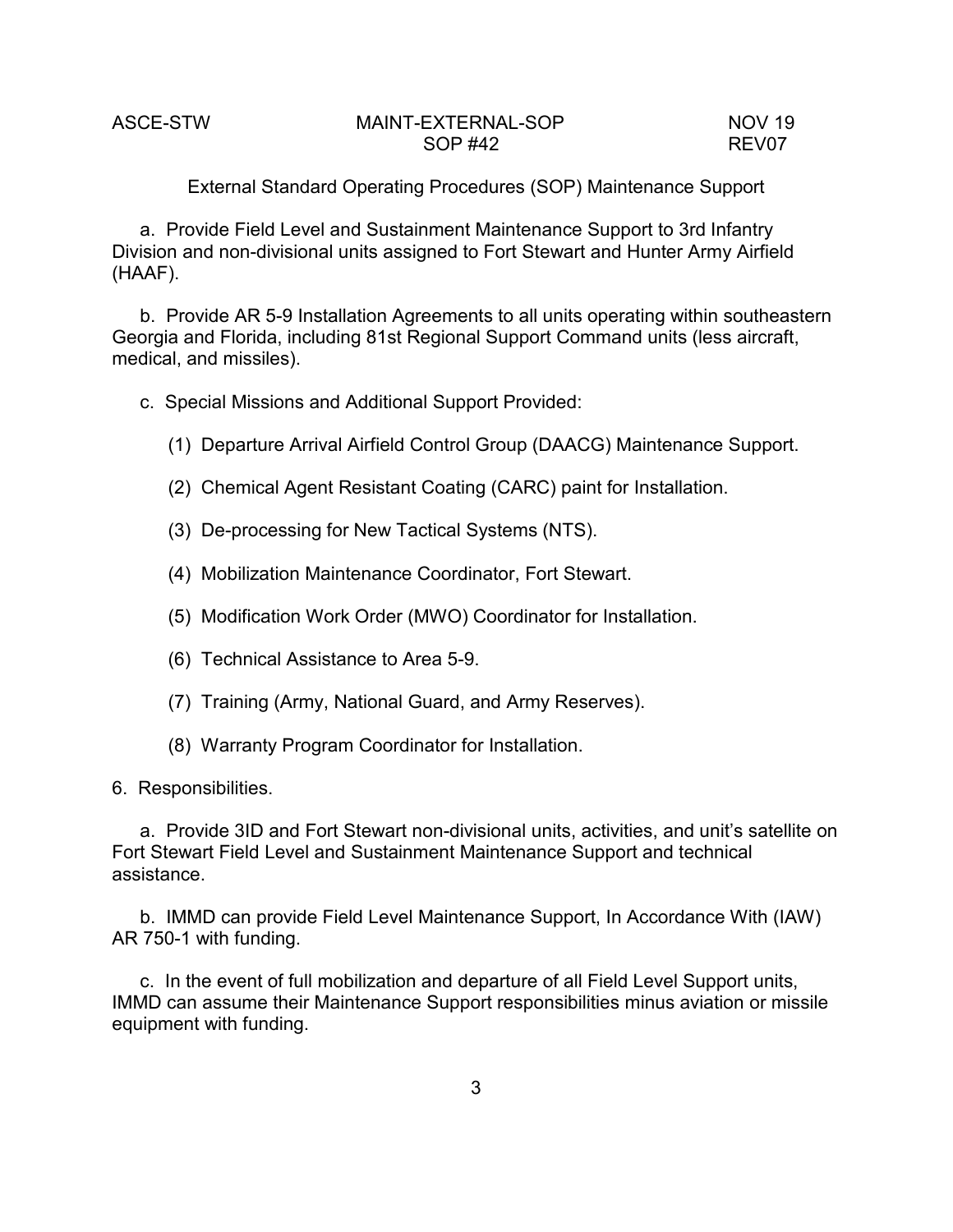External Standard Operating Procedures (SOP) Maintenance Support

d**.** Acceptance process for Soldier repairable equipment (I.E. Passback Maintenance).

 (1) In compliance with Army Materiel Command (AMC) and Headquarters Department of the Army (HQDA) directive to support Military Table of Organization and Equipment (MTOE) Soldier Repairable Equipment (SRE) through a standard Pass Back maintenance program the following guidelines must be adhered to in order to receive support from AFSBn Maintenance. All work orders must be submitted IAW procedures of paragraph 8.a through 8.f Work Order Acceptance.

 (2) Pass Back Maintenance to AFSBn using MDEP QMTO funding (per Defense Finance and Accounting Service (DFAS) Manual 37-100-10) is defined as any field maintenance that meets the following criteria: Units have exhausted all organic maintenance capability to perform field maintenance to the maximum extent possible; however, when requirements exceed field maintenance capacity for four (4) work days or longer or requires immediate repairs prior to deployment or training, and Echelons Above Brigade (EAB) support capacity is not available, unit Commanders will Pass Back equipment to AFSBn for support.

 (3) QMTO Funding Management and Work Load Priorities: All customers should be aware that QMTO funding is limited and that execution or curtailment of Pass Back maintenance support will be driven by the mission priorities as set by the Fort Stewart Senior Mission commander (SMC). Any questions or concerns regarding these priorities should be addressed to the IMMO staff located at Bldg. 1065, Room 202; telephone number is (912) 767-8726.

- 7. Administrative.
	- a. General.

(1) Shop work areas are off-limits to all customers or visitors without official escort.

(a) Customers will report to appropriate Quality Assurance, Building 1170 Combat Vehicle maintenance Branch (CVMB)/Building 1065 (Communications & Electronics (C&E) Inspection), Building 1048 Small Arms and Building 1310 (HAAF).

(b) All visitors will report to the AFSBn main headquarters administration office at Building 2916.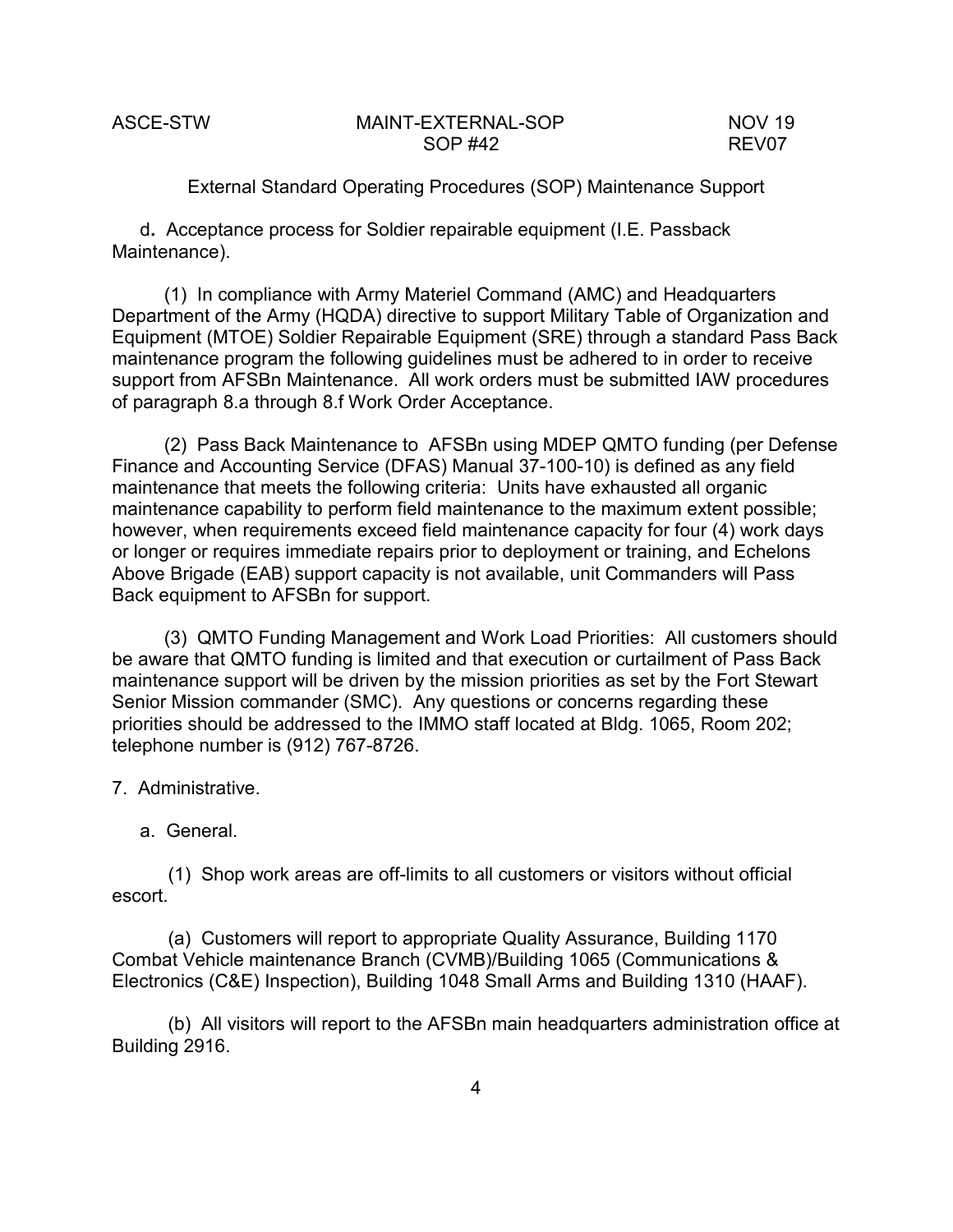(2) No privately owned vehicles (POVs) are allowed in shop areas.

(3) Maximum speed limit within fenced area is five miles per hour. Ground guides are required at all times when vehicles are being backed-up or during operation of tracked vehicle equipment movement.

(4) Smoking is prohibited except within posted authorized smoking areas (Gazebos).

(5) Hearing protection will be worn at all times when in a posted noise hazard areas or when directed by shop personnel.

b. Hours of Operation.

(1) Normal hours of operation, unless specifically identified will be 0730-1130 and 1200-1600, Monday through Friday.

(2) Work orders are accepted between 0730-1130 and 1200-1530, Monday through Friday.

|  | c. Telephone numbers and staff directory. |  |  |  |  |  |
|--|-------------------------------------------|--|--|--|--|--|
|--|-------------------------------------------|--|--|--|--|--|

| <b>SECTION</b>                                      | <b>BLDG</b> | <b>PHONE</b>                  |
|-----------------------------------------------------|-------------|-------------------------------|
| Chief of Maintenance (Division Chief)               | 1065        | 767-8726                      |
| Chief, IMMO (Deputy Div. Chief)                     | 1065        | 767-7169                      |
| <b>Chief, Shop Operations</b>                       | 1065        | 767-2426                      |
| Production Planning Control (PPC) Supervisor / Lead | 1175        | 767-4736 / 0406               |
| <b>Production Planning Control (PPC)</b>            | 1170        | 767-3589/3978/7679            |
| Work Order Updates / Processing Office              |             |                               |
| Mission Passback / Tactical / Combat / Artillery    | 1170        | 767-2407 / 8386               |
| Vehicle Repair Shop Supervisor / Lead               |             |                               |
| Automotive / BASOPS / MHE Forklift / Emergency      |             | 767-9018                      |
| Vehicle Repair Shop Supervisor                      |             |                               |
| Tactical Vehicle Paint Shop (CARC) Shop Supervisor  | 1065        | 767-9018                      |
| Commo / Electronics / NVG Repair Shop Supervisor    | 1065        | 767-9018                      |
| Weapons / Small Arms Repair Shop Supervisor         | 1065        | 767-9018                      |
| Commo / Electronics / NVG Quality Assurance         |             | 767-9093                      |
| Inspector- Work Order Acceptance / Classifications  |             |                               |
| Vehicle & Equipment Quality Assurance Inspectors    |             | 767-1426 / 8387 / 8313 / 8302 |
| Work Order Acceptance / Classifications             |             |                               |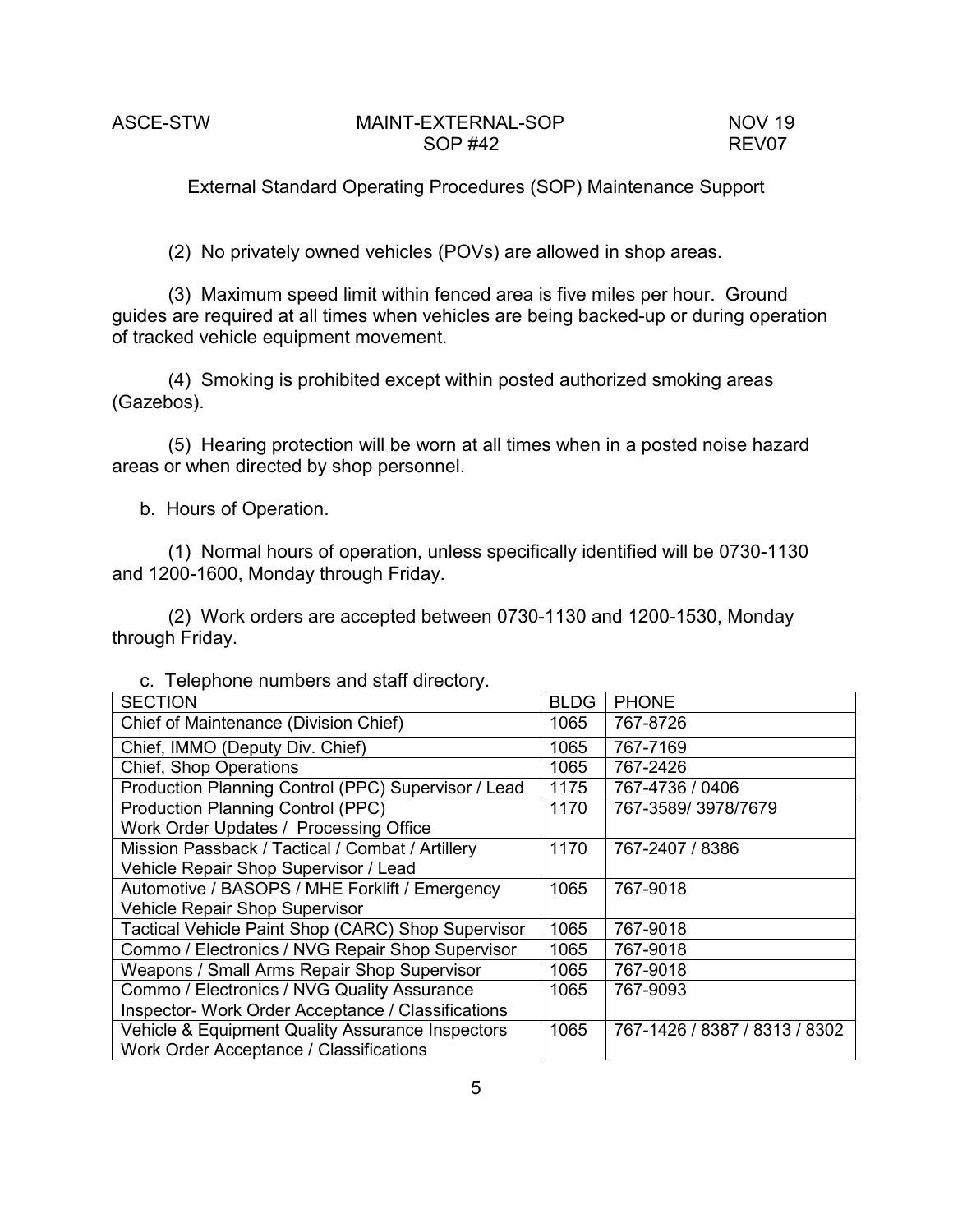### External Standard Operating Procedures (SOP) Maintenance Support

| <b>MHE-Tire Repair</b>                          | 1170        | 767-2407/8386   |
|-------------------------------------------------|-------------|-----------------|
| MWO / Warranty / TMDE Coordinators              |             | 767-5766 / 8387 |
| Maintenance Division Contract Coordinator       | 1065        | 767-6670        |
| IT Systems / GCSS-Army / Maint Log Analysts     | 1065        | 767-8969 / 5589 |
| Hunter AAF Automotive / BASOPS / MHE Forklift / |             | 315-9004        |
| <b>Emergency Vehicle Repair Shop Supervisor</b> | <b>HAAF</b> |                 |
| Hunter AAF Production Planning & Control (PPC)  | 1310        | 315-9157        |
| Office / Work Order Updates / Processing Office | <b>HAAF</b> |                 |
| Hunter AAF Quality Assurance Inspectors /       |             | 315-9002        |
| Equipment Acceptance / Vehicle Classifications  | <b>HAAF</b> |                 |

 d. Reimbursable Unit Support. Procedures for reimbursable units/activities requesting support will be dependent upon projected volume of support required. Unit/activity may elect to establish Inter-service Support Agreements (ISSA), predetermined allotments per quarter, or DD Form 448 may accompany each job request on a case-by-case basis.

e. Required Readiness Reports. Sustainment Brigade (SPO) or 3ID G4 will submit copies of all outstanding work orders (more than 30 days old) that affect Division Readiness and have been evacuated to Maintenance Management Branch, AFSBn not later than five days prior to Readiness Review Board.

f. Orientation Tour. All Commanders are encouraged to contact Division Chief for an orientation of available maintenance support provided by IMMD. This tour is for all levels of command. Tour requests should be directed to Division Chief or IMMO at 767- 8726/7169.

8. Procedures for Obtaining Maintenance Support.

a. Signature Cards. Notice of Delegation of Authority, DA Form 1687, signature card is required from all supported units in order to turn-in and pick-up equipment. DA Form 1687 along with Assumption of Command Orders will be submitted to Production Planning & Control (PP&C) Section, Building 1170. All maintenance requests will be reviewed by PP&C and Quality Assurance personnel. DA Form 1687 file will be checked to ensure individual is authorized to submit maintenance requests. DA Form 1687, and Assumption of Command orders, will be updated yearly or as required by Commander.

b. Acceptance Standards.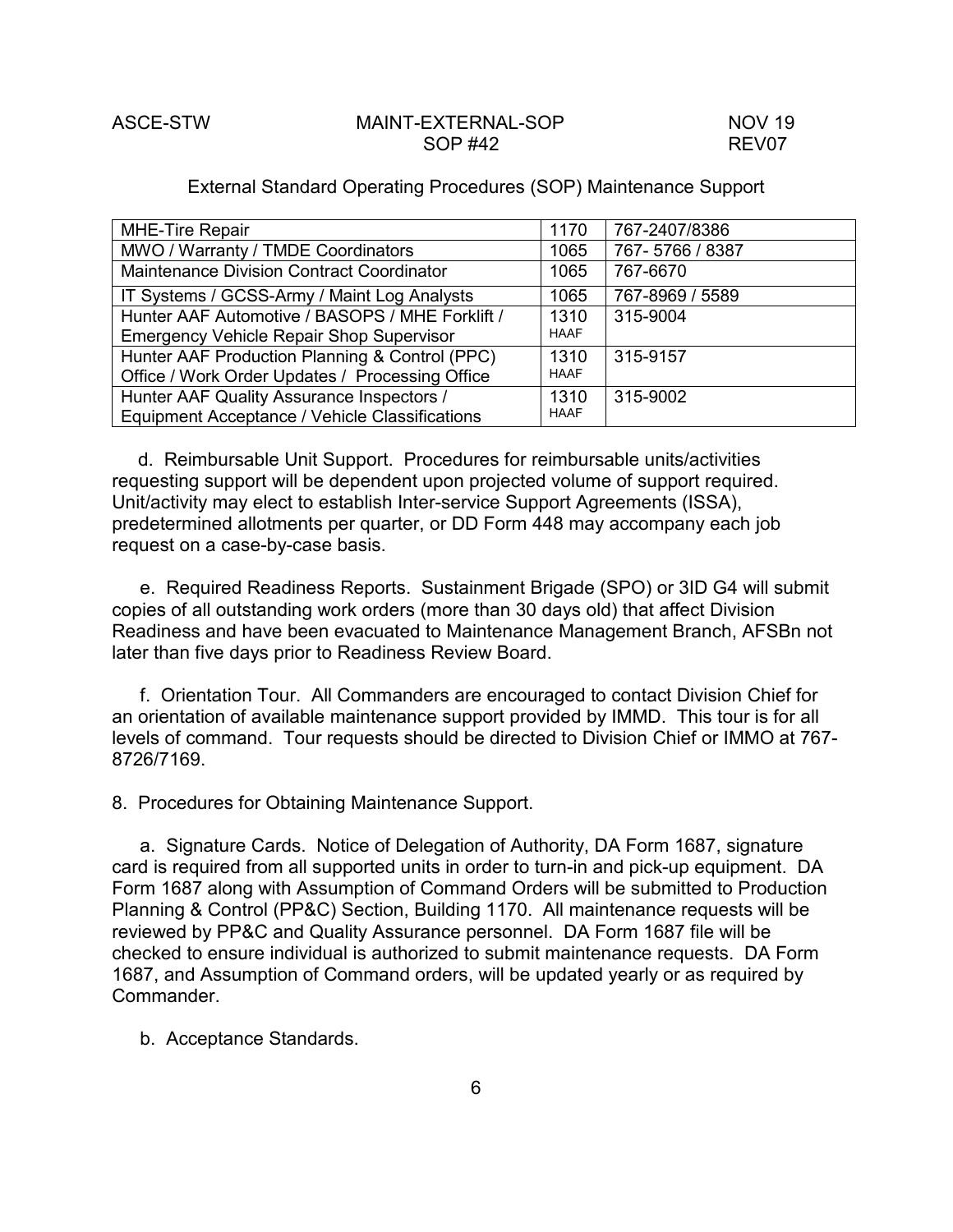External Standard Operating Procedures (SOP) Maintenance Support

(1) Units/activity requirements for submission of equipment to IMMD are as follows:

(a) Cooling systems shall be properly serviced and will be protected with antifreeze solution to -20 degrees Fahrenheit. This temperature will protect engines at this location from freezing.

(b) Lubricants will be filled to proper level, batteries fully charged, and fuel tanks 1/2 to 3/4 full.

(c) Equipment and components will be complete (except for canvas and bows, Basic Issue Items (BII) and Components of End Item (COEI)).

(d) Organizational and field level faults must be corrected. DA Form 2404 prepared by unit and FSC's shall be attached to all maintenance request listing deficiencies/short comings corrected/not corrected.

(e) Equipment received with other than Fair, Wear, and Tear (FWT) will not be accepted unless a release from a survey officer is attached to work request.

(f) Equipment received with missing parts must have a missing parts statement signed by the Commander stating that he/she has investigated circumstances or a letter of release signed by the Survey Officer.

(2) Equipment not meeting above listed criteria will be rejected.

c. Maintenance Request (General).

(1) A maintenance request is required for all maintenance actions, inspections, and technical assistance performed by IMMD.

(2) Preparation of all maintenance requests shall be IAW DA Pam 750-8.

(3) Work orders will be submitted utilizing the Global Combat Support System-Army (GCSS-ARMY). Electronically submit work order to 6YKA0BI5. In the event that the GCSS-ARMY system is unserviceable or unavailable the unit is required to get an exception to policy approval from the Division ACoFS-G4 or the Mission Support Element (MSE) to submit a manual work order (DA Form 2407).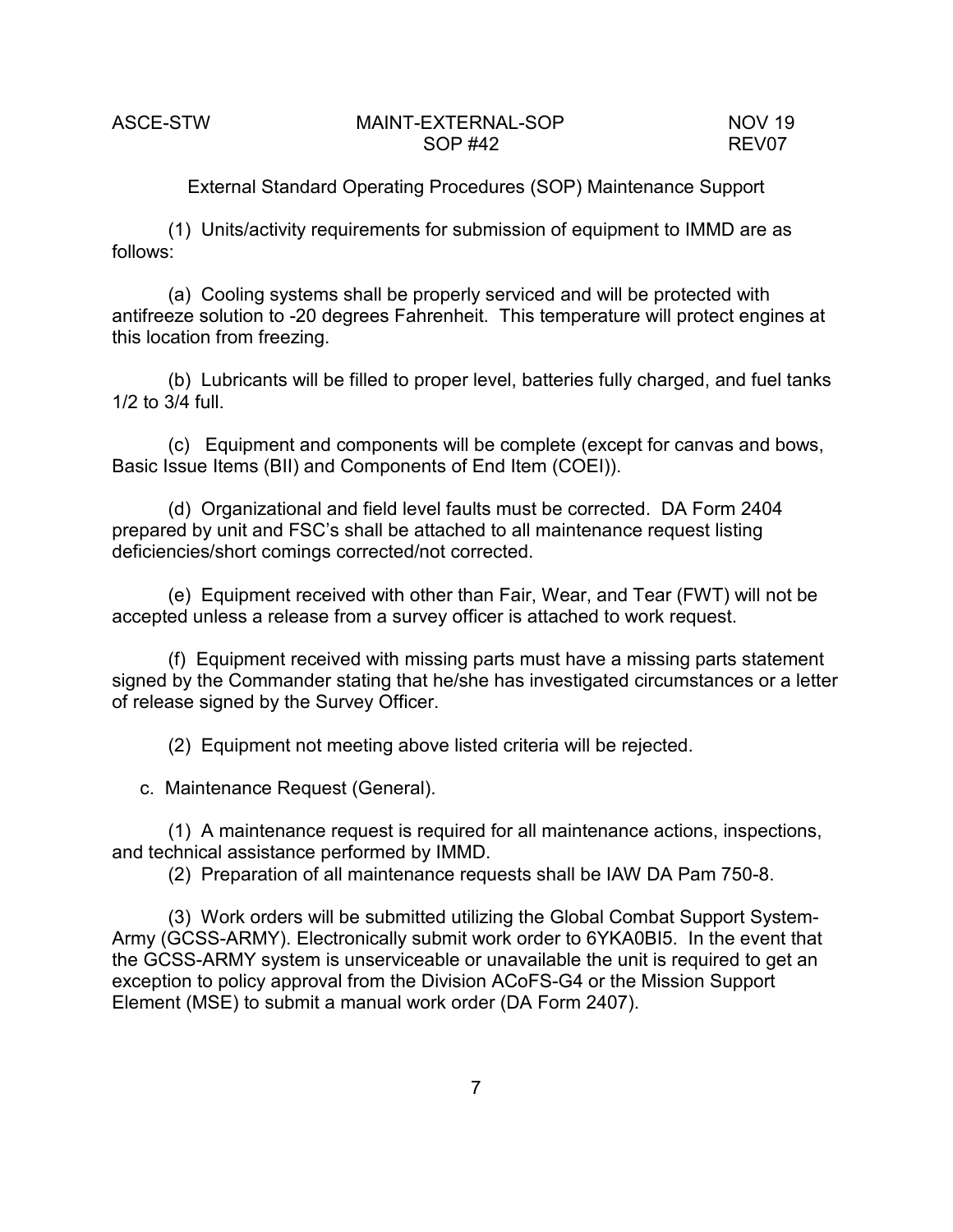External Standard Operating Procedures (SOP) Maintenance Support

(a) If equipment is not presented to maintenance within three business days upon receipt of the forwarded GCSS-ARMY work order, the work order will be closed (Z coded out) and forwarded back to the owning unit.

(4) All maintenance requests submitted to IMMD will be provided to appropriate Quality Assurance (QA) Inspector as indicated below:

| <b>TYPE OF EQUIPMENT</b>          | <b>LOCATION</b>          |
|-----------------------------------|--------------------------|
| <b>Tracked Vehicles</b>           | Bldg. 1170 / 1310 (HAAF) |
| Engineer Items                    | Bldg. 1170 / 1310 (HAAF) |
| Fire Control/Arty                 | Bldg. 1170               |
| <b>Communications/Electronics</b> | Bldg. 1065               |
| <b>Small Arms</b>                 | Bldg. 1048               |
| <b>Wheeled Vehicles</b>           | Bldg. 1170 / 1310 (HAAF) |
| Painting                          | Bldg. 1170 / 1073        |

(5) Units must submit works order using the automated process. Upon acceptance, the inspector will perform receipt inspection and direct submitter to Production Planning & Control (PP&C). PP&C will assign a control number, print a copy for customer and retain a copy of the work request.

(a) Brigade Support Battalion (BSB) will attach three copies of the maintenance request and BSB acceptance TI 2404 from the unit requesting repairs to the maintenance request being submitted.

(b) After acceptance, the inspector will sign for the item and give a receipt copy to customer.

(c) Equipment not meeting standards outlined above shall be rejected. Rejection Memorandum will be issued and indicating corrective actions required.

(d) Procedures for items damaged other than Fair Wear and Tear (FWT) are outlined in AR 735-5. IMMD may repair items in this category if a signed released document is provided by appointing authority or report of survey officer. Unit Commanders may release equipment to be repaired if he/she determines FWT is valid.

(e) All organizational units will go through their supporting BSB's/Division G4. IMMD will not receive work requests directly from organizational units. Exceptions are Non-TOE equipment moral support, equipment as-is, steam cleaners, etc.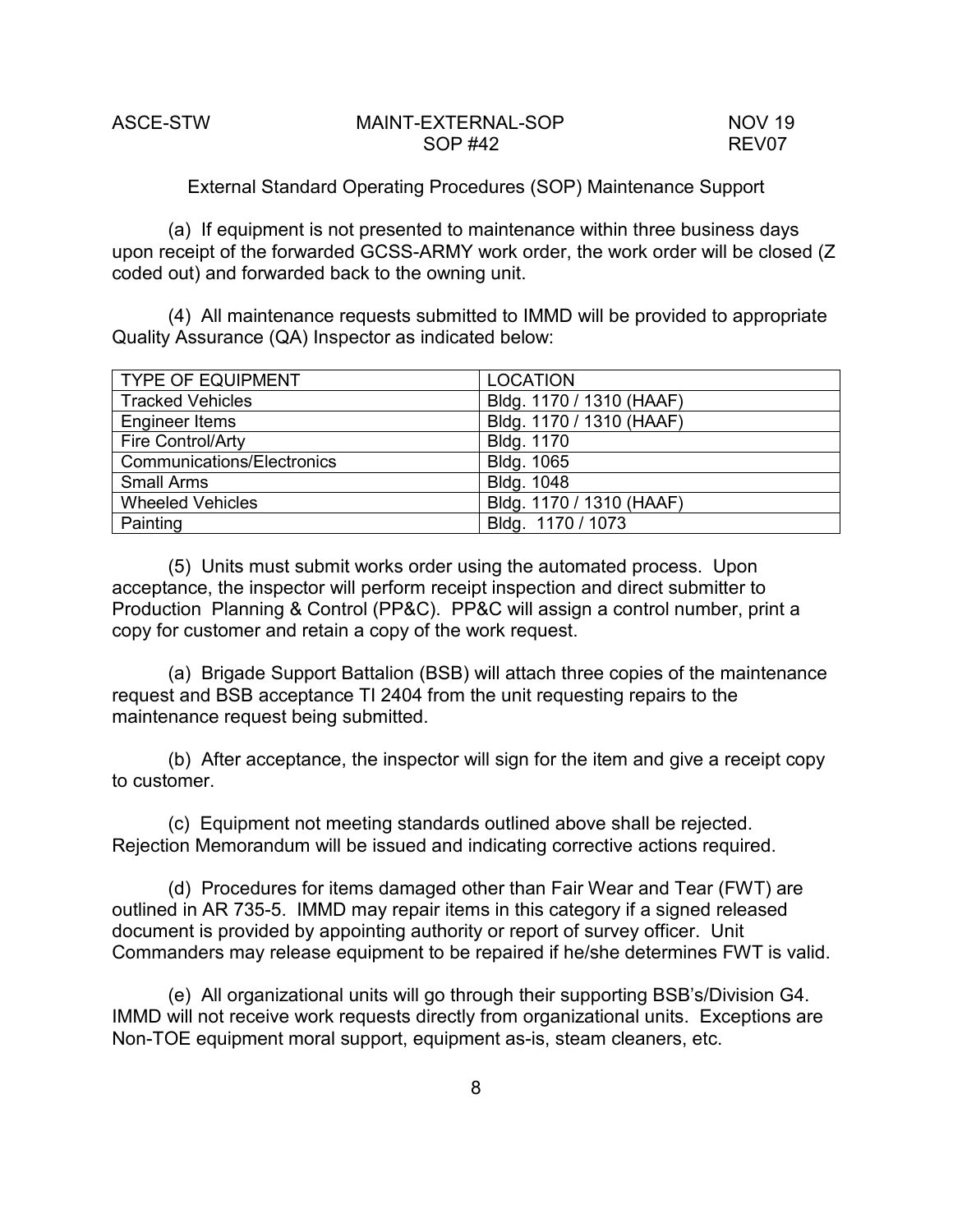d. Maintenance Request (Emergency).

(1) During non-duty hours, emergency requests will be referred to the Fort Stewart Division EOC, Headquarters, Building 01 at (912) 767-8666.

(2) Requests will include:

(a) Name, location, and telephone number of reporting individual.

(b) Nature of emergency in as much detail as possible.

(c) Major item nomenclature.

(d) Major deficiency/malfunction and nomenclature and NSN of parts required (if known).

(e) Exact location of item.

(3) During normal duty hours, owning unit will follow-up with proper maintenance request.

e. Maintenance Request (Field Level Overflow).

(1) The single point of contact to approve BSB overflow will be the Support Operations Officer (SPO). All work requests for BSB overflow must be approved by the ACoFS G-4. Effective 14 Feb 10, all work must be first evacuated to appropriate BSB Unit and approved by the SPO.

(2) Rationale for BSB overflow evacuation will be provided on maintenance requests by BSB Shop Officer. Examples include: lack of expertise, tools, equipment, lack of available man-hours, facility or TMDE, backlog exceeding FORSCOM's goals, or supported units not meeting acceptable readiness rates.

(3) Repair parts on hand will accompany materiel submitted for repair under BSB overflow concept. Parts ordered by IMMA will be charged to the customer.

f. Maintenance Request (On-site).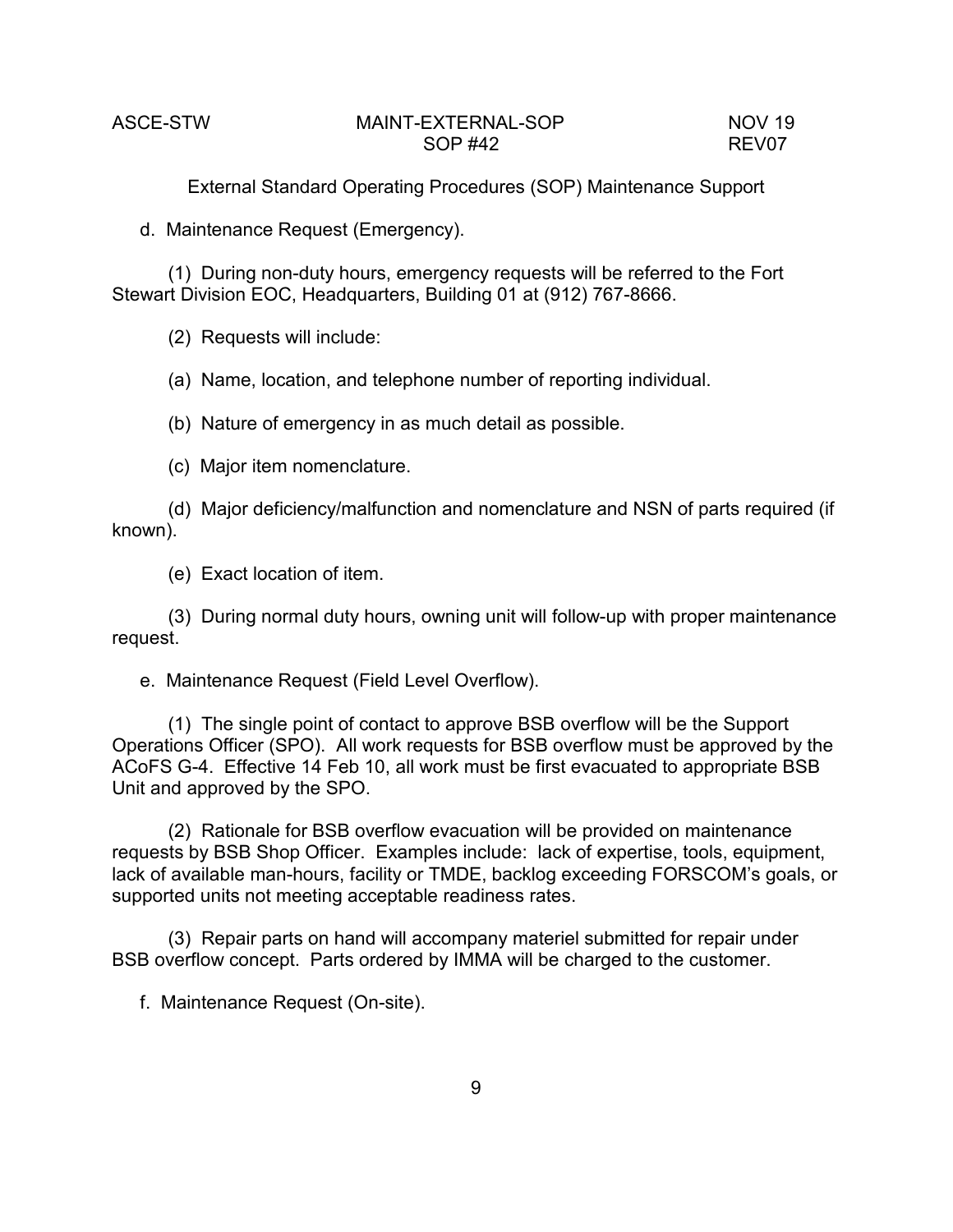External Standard Operating Procedures (SOP) Maintenance Support

(1) Maintenance request will state in remarks section, on-site maintenance required, and short justification indicating requirements for on-site repairs, typically emergencies only.

(2) Organizational personnel will assist Field and Sustainment Maintenance Support Contact Teams as determined by IMMO. Field and Sustainment Maintenance Support Contact Teams will not perform on-site repairs unless prior coordination through BSB is made. Exceptions are as follows:

(a) Combat Vehicles and Construction Equipment belonging to USAR units.

(b) Commercial Equipment Repair.

(3) On-site repairs requiring overtime must have prior approval of Chief of Maintenance.

g. Equipment Status. Status of equipment on job orders to this activity will be provided to unit/activity who holds hand receipt by telephone to the appropriate PPC office. See POC Table 7c./ Page 7 of this SOP.

h. Equipment that exceeds Maximum Expenditure Limits (MEL). All end items (except combat vehicles) require waivers by FORSCOM to exceed MEL's. BSB's and/or activities requesting end items to be repaired must comply with requirements of AR 750-1.

i. Notification of Equipment Awaiting Pick-Up.

(1) Units/activities will be notified telephonically when job ordered equipment has been repaired and is awaiting pick-up. Customers will pick-up equipment and closeout job order immediately. If customers fail to pick-up equipment within time frames outlined below, notices will be sent by email to company commanders through battalion commanders.

(2) Failure to pick-up equipment within three working days for 02 priority and 20 days for USAR will result in the following. Signature card will be removed from the active file and no maintenance request will be accepted until delinquent equipment is picked up. Exceptions will be authorized by IMMO.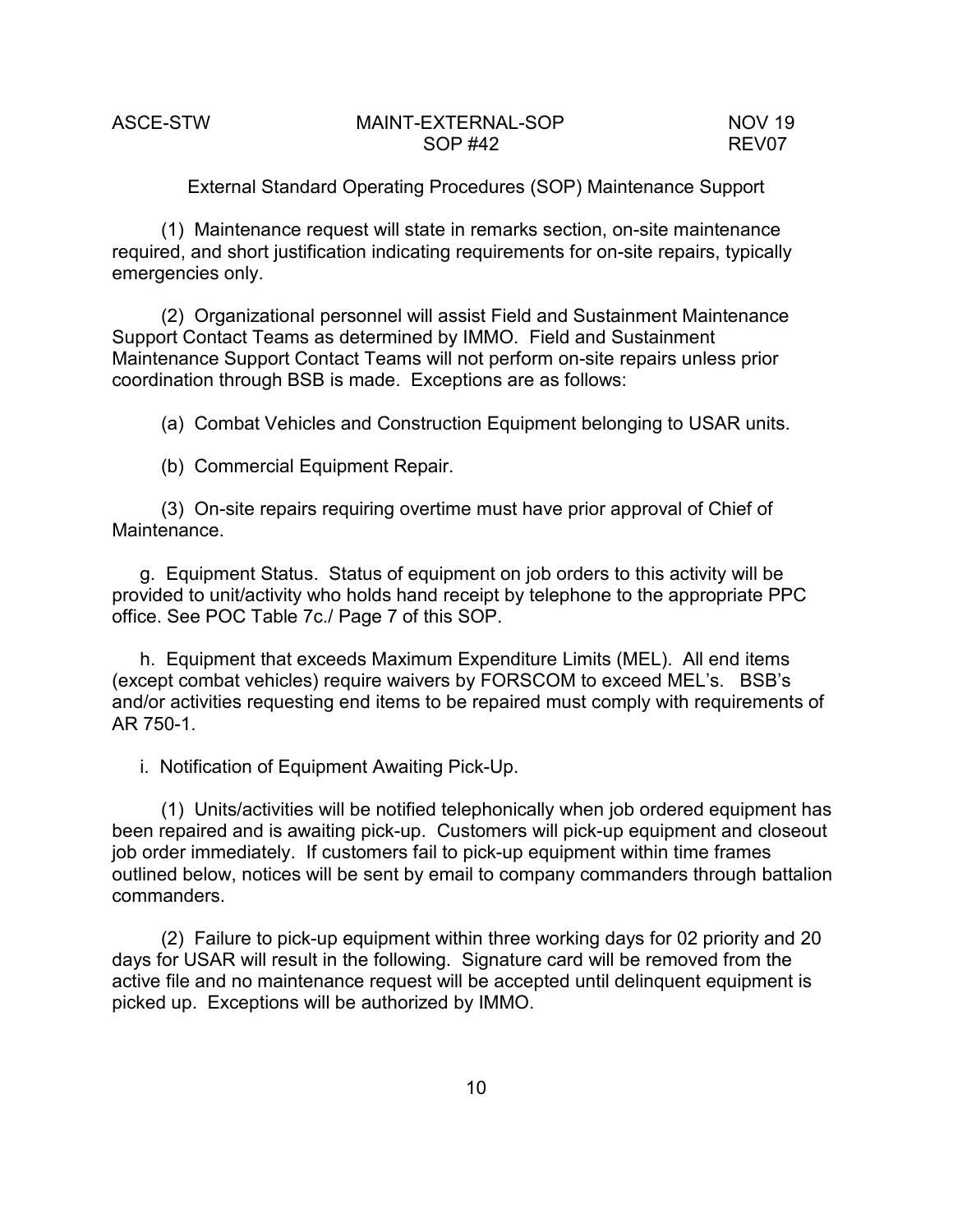External Standard Operating Procedures (SOP) Maintenance Support

j. Lost Receipt Procedures. Units that have lost their receipt (copy number one of maintenance request) will submit a memorandum, subject: Missing or Lost DA Form 2407/Automated Work orders, when they go to closeout work order. When receipt is found at a later date it will be destroyed. Memorandum will be maintained in PC files.

k. Authority to Perform Higher Level Maintenance.

(1) Maintenance Allocation Chart (MAC) in 20 series TM's establishes specific maintenance operations performed by Operator/Crew Organization, Field Level Support and Sustainment Maintenance. MAC designates overall responsibility for maintenance function of an end item or assembly. Only Commander of both supported and supporting units authorizes deviations from maintenance levels allocated in MAC.

(2) Authority to perform higher-level maintenance will be contingent upon availability/adequacy of skills, tools, equipment, repair parts/facilities, and will not disrupt Field Level and Sustainment Maintenance mission.

8. Additional Support Provided.

a. Cannon Tube Evaluation Bldg 1170, Ph: (912) 767-2407.

(1) Function. Units are responsible for ensuring that cannon tubes are bore scoped and pull over gauged IAW TM 9-1000-202-14. This is accomplished at direct support level and is a mandatory requirement to detect defective tubes, which may endanger lives of personnel by exploding or by inadequate firing.

(2) Procedure. Those units or activities for which IMMD provides Field Level and Sustainment Support shall submit equipment for evaluation. POC will be IMMD QA at (912) 767-3114.

b. Chemical Agent Resistant Coating (CARC) Bldg 1073, (912) 767-9018.

(1) Responsibility.

(a) Field Level and Sustainment Maintenance Support will be the approving authority for any complete CARC paint request other than newly arrived Force Modernization and Combat Evaluation Equipment. 3ID and G4 will periodically publish memorandums addressing CARC painting of ground equipment.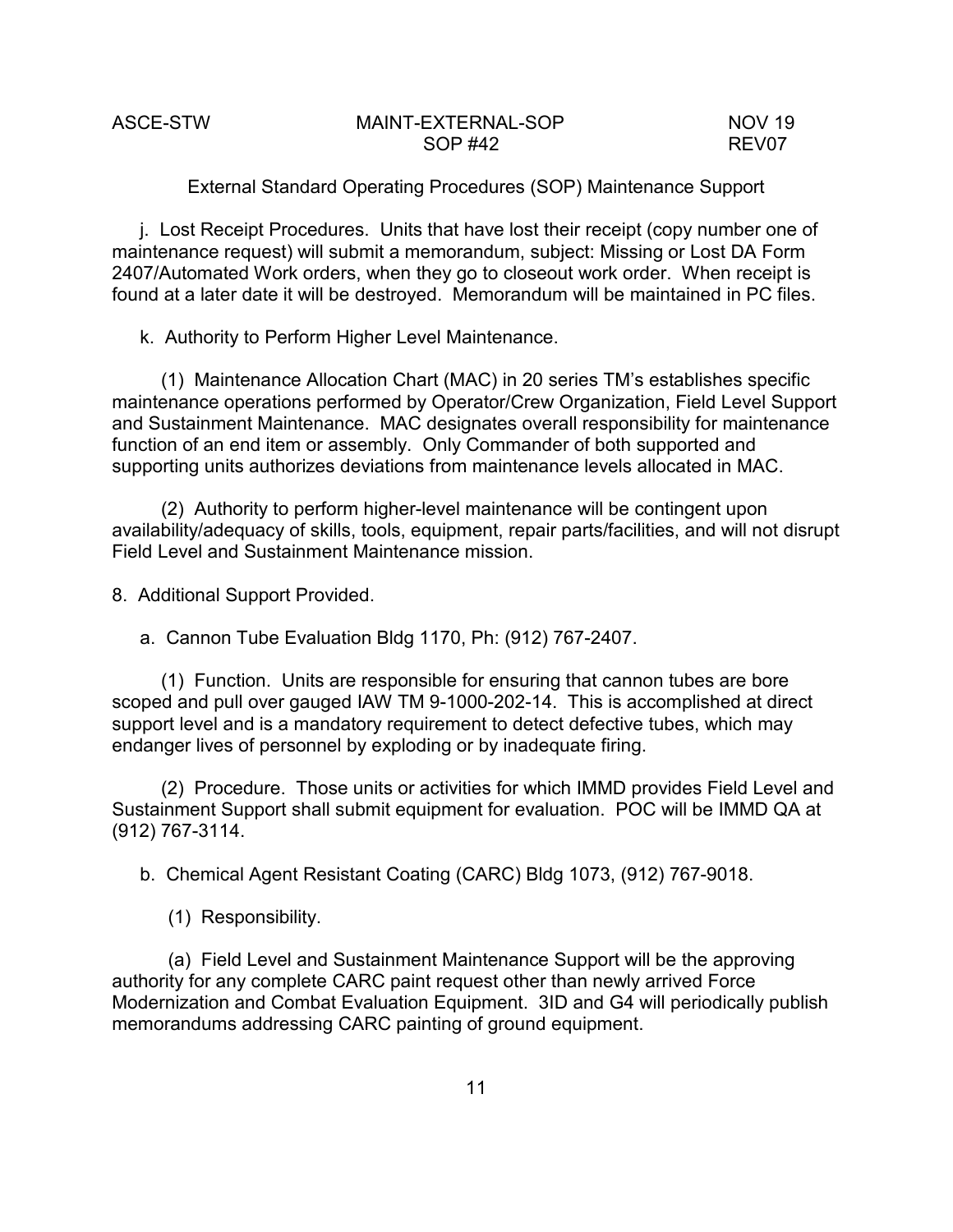External Standard Operating Procedures (SOP) Maintenance Support

(b) Maintenance Division will provide necessary instruction and assistance to ensure personnel assigned to do CARC painting are knowledgeable in paint safety, preparation, and application procedures at (912) 767-9018.

(c) Period of instruction will be geared to type of CARC painting to be performed by individual.

(d) A Certificate of Qualification, DD 1902, will be issued to personnel as proof of having achieved satisfactory performance in assigned levels of CARC painting.

(e) New parts may be job ordered through the FSC or BSB for CARC painting prior to their installation.

(f) Organizational maintenance sections have a responsibility to spot paint with CARC. There are two exceptions. The BSB is responsible for spot painting with CARC only where the FSC has made repairs, which requires spot painting. The IMMD owns the responsibility to paint vehicles, which require more than one-third repainting. IMMD also has responsibility for spot painting with Maintenance Request (DA Form 2407) which is required when requesting complete repaint.

(g) FSC's and BSB's are required to comply with requirements established by the Fort Stewart Industrial Hygiene Office.

(2) Vehicle Preparation Prior to Painting.

(a) Job order vehicle(s) to supporting BSB for body work, prior to submitting for painting.

(b) Prepare vehicle(s) and equipment for painting (clean, no paint flaking off, no body damage).

(c) Submit DA Form 2407 requesting CARC painting.

(3) Procedures.

(a) FSC's, BSB's, and IMMD can acquire required paint and personnel protective equipment for CARC painting through the supply system.

(b) Level and type of CARC painting to be performed.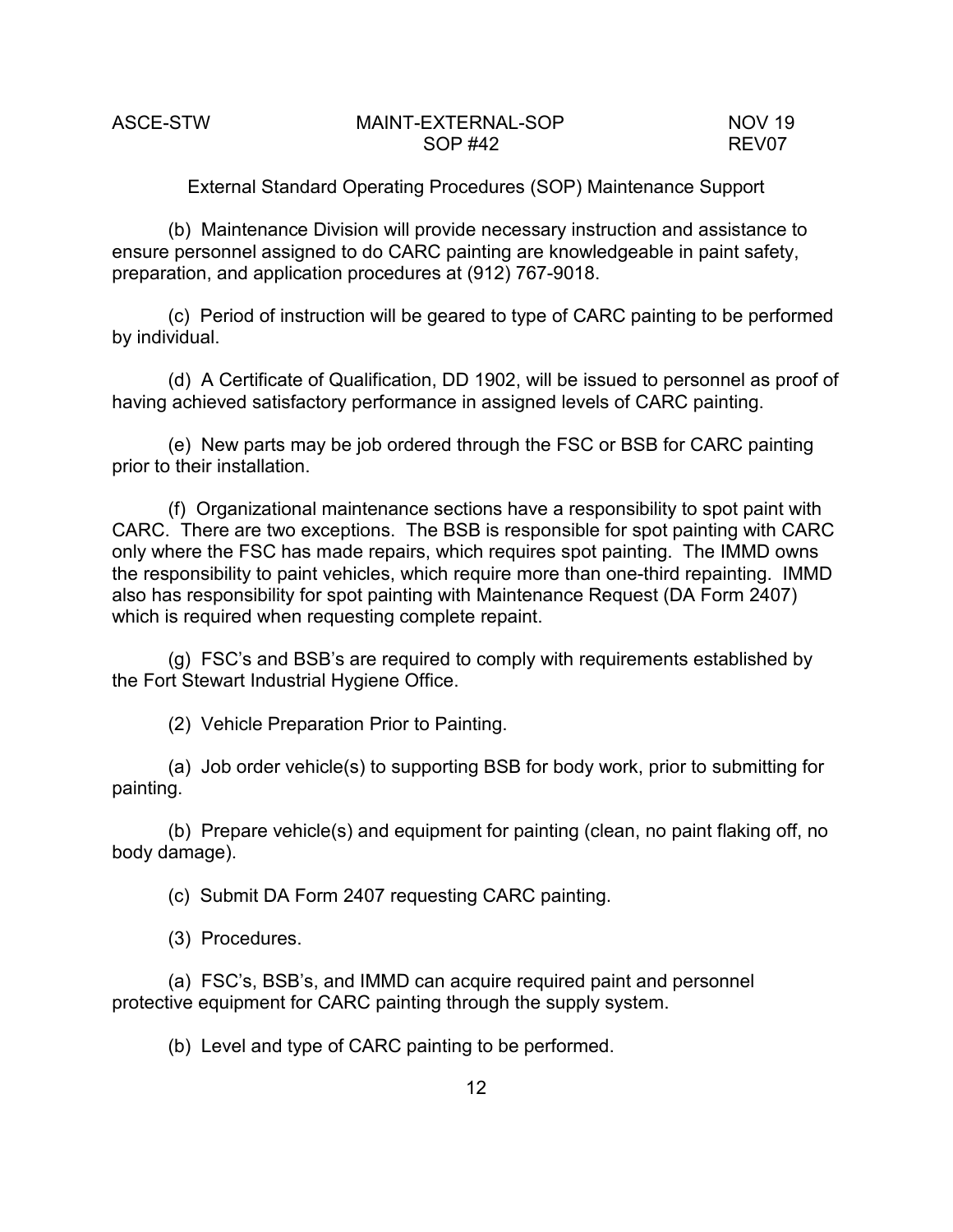# External Standard Operating Procedures (SOP) Maintenance Support

| Maintenance Level and Method of CARC Painting |            |                 |               |  |
|-----------------------------------------------|------------|-----------------|---------------|--|
| <b>Painting Required</b>                      | Spray      | Roller          | <b>Brush</b>  |  |
| New TAC Equip                                 | <b>IMD</b> | Total IMD, Spot | IMD, BSB, FSC |  |
|                                               |            | BSB, FSC        |               |  |
| Repair                                        | <b>IMD</b> | Total IMD, Spot | IMD, BSB, FSC |  |
|                                               |            | BSB, FSC        |               |  |
| Repaint                                       | <b>IMD</b> | Total IMD, Spot | IMD, BSB, FSC |  |
|                                               |            | BSB, FSC        |               |  |
| Spot                                          | <b>IMD</b> | IMD, BSB, FSC   | IMD, BSB, FSC |  |

(c) If equipment repaired at BSB/FSC requires more than 30% repainting, evacuate to GS for CARC painting.

(d) CARC painting will only be done on an attrition basis (i.e. fielded equipment will be repainted only when it is determined necessary due to corrosion or repair, unless directed by higher headquarters). Painting for cosmetic appearance is prohibited.

(e) All vehicles requiring touch-up painting due to corrosion or repair will be painted with CARC.

(f) Force Modernization and Combat Evaluation Equipment, which is not CARC painted, will be CARC painted prior to issue to Material Control Branch, Maintenance Division.

(g) Units assigned to 3ID because of their RDF-A mission, are exempt from standard camouflage pattern colors and will use only 686 Tan Color.

| CARC Single Component Topcoat, MIL-C-5309, NSN 8010-01 |                      |                      |  |
|--------------------------------------------------------|----------------------|----------------------|--|
| Color                                                  | 1 Gal Can            | 5 Gal Can            |  |
| Tan                                                    |                      | MLN 8067A (493-3179) |  |
| <b>Brown</b>                                           | MLN 8068A (229-7544) |                      |  |
| Green                                                  | MLN 8066A (229-7547) |                      |  |
| <b>Black</b>                                           | MLN 8055A (229-7541) |                      |  |

(h) CARC Paint.

(i) Spray painting of CARC paint is not authorized below IMMD level.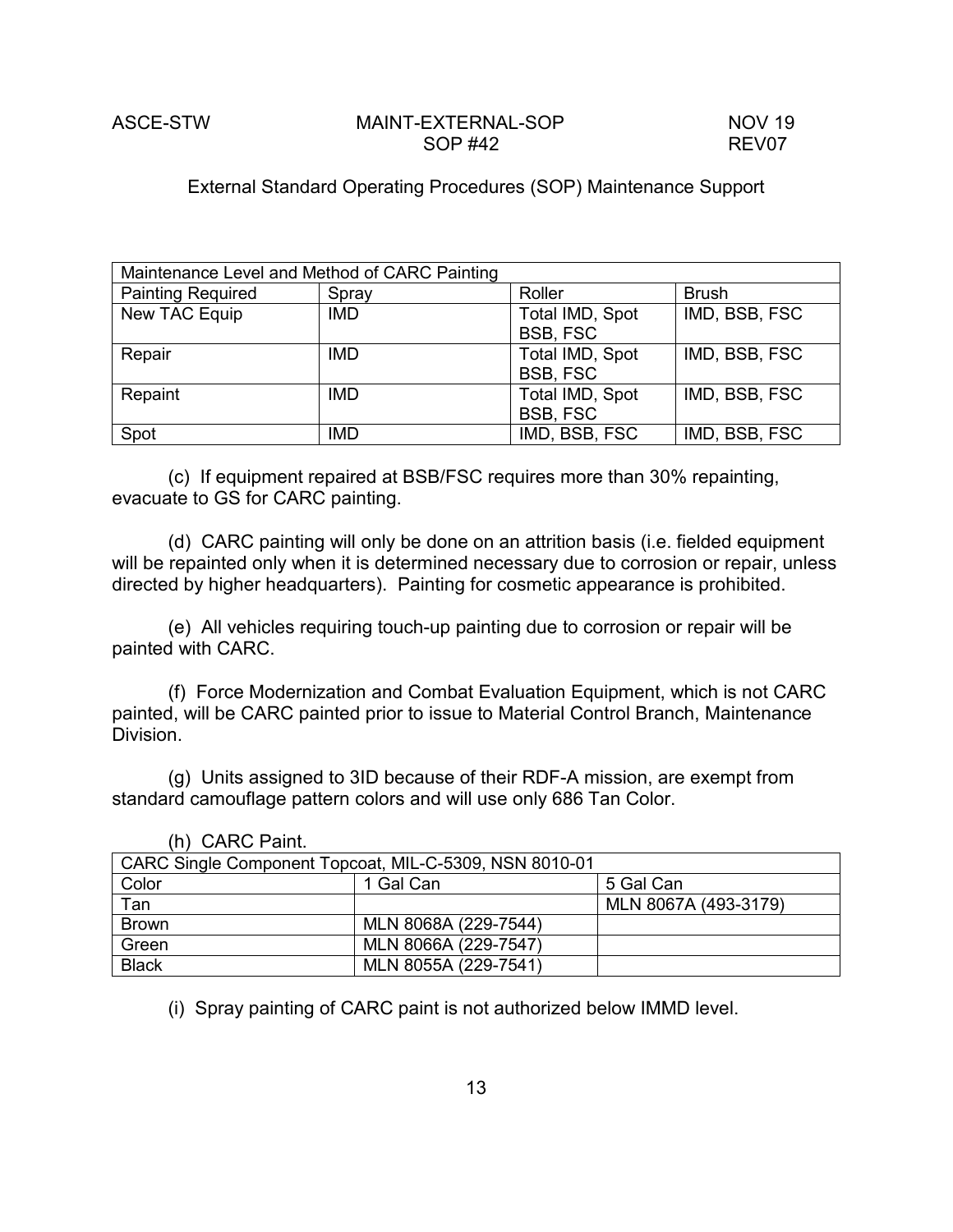External Standard Operating Procedures (SOP) Maintenance Support

(j) For additional assistance on personnel safety and health matters related to CARC painting, contact Industrial Hygiene, Preventive Medicine Section, MEDDAC, Fort Stewart at (912) 370-5067 or DSN 870-5067.

(k) Questions concerning handling and disposal should be directed to the Installation Environmental Coordinator, DPW at (912) 767-2010 or DSN 870-2010.

c. De-Processing.

(1) De-processing Equipment for Issue. IMMD will de-process new equipment shipped to AFSBn Supply and Services Division in the absence of a fielding/deprocessing team.

(2) Installation Accountable Property Officer, Supply and Services, will notify AFSBn Maintenance of equipment needing to be job ordered for all equipment received for issue to IMMD for de-processing/repairs as required.

d. Estimated Cost of Damage/Actual Cost of Damage. An Estimated Cost of Damage (ECOD) may be requested by the owning unit or may be initiated by IMMD in accordance with AR 735-5.

(1) Unit Request for ECOD. Owning unit will submit a work request when an ECOD is required. Work request will be submitted to Maintenance Division to perform ECOD. Once ECOD has been completed, it will be closed out by the unit. Actual repair of item will not commence until owning unit provides a release by the surveying officer or a statement (approved by unit's appointing authority) that:

(a) Negligence is not involved.

(b) Report of Survey of AR 15-6 has been initiated/completed.

(2) ECOD required by IMMD. Damaged property may be determined unserviceable through causes other than FWT during the technical inspection process. In this case, work request will be converted to an ECOD by the IMMD, and owning unit will be required to submit a second work order for repair. Repair of item will commence when conditions stated in paragraph d(1) above have been met.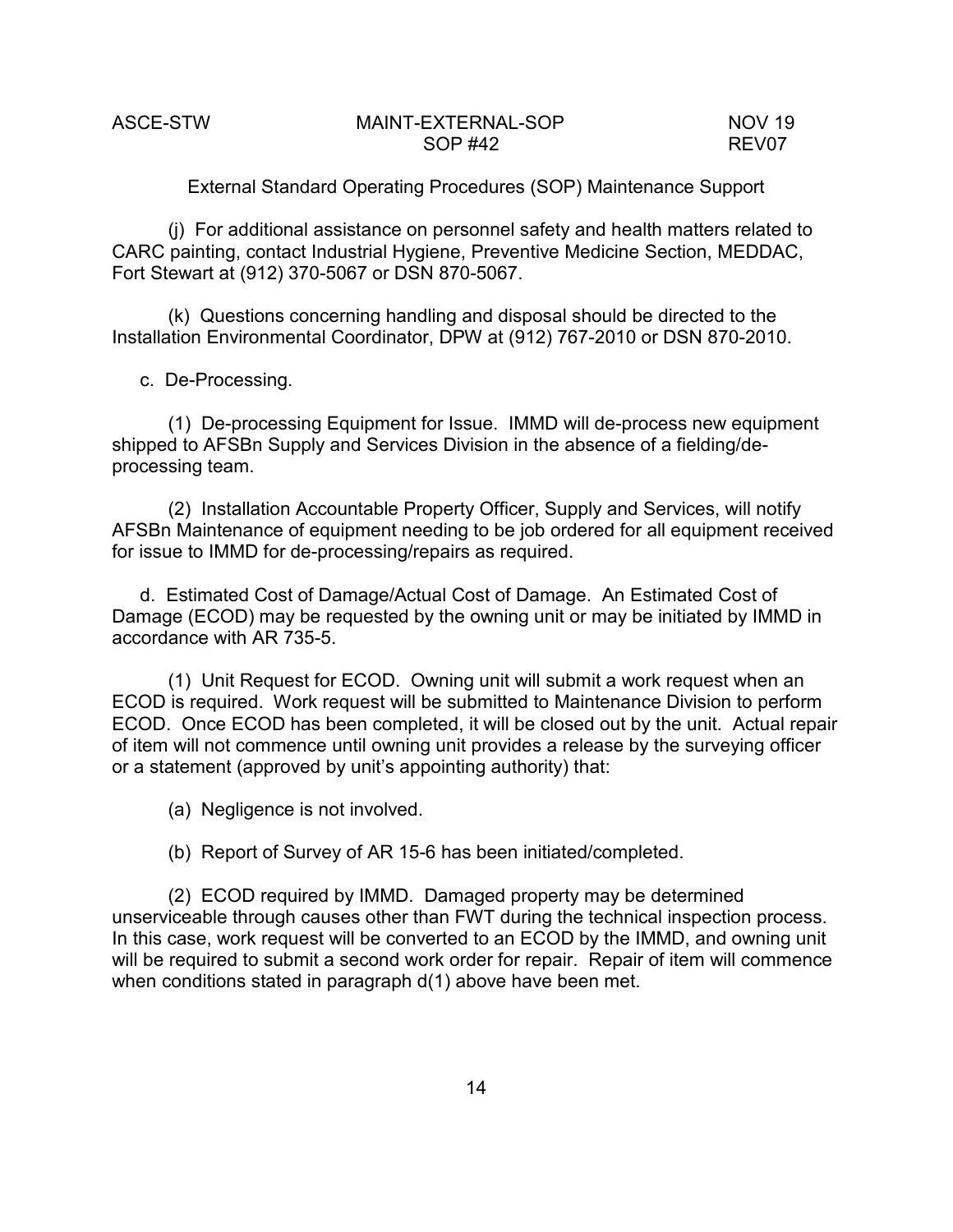External Standard Operating Procedures (SOP) Maintenance Support

(3) Actual Cost of Damage (ACOD). In all cases where Government Property has been rendered unserviceable, due to other than FWT, IMMD will compute ACOD and provide this to the owning unit when requested on a work order.

e. Fabrication Requests.

(1) A fabricated item is defined as an item which would normally be obtained through the Federal Supply System or commercial local purchase such as arm racks, bicycle racks, training simulators, morale items, and repair parts.

(2) Requests for fabricated items which would be accountable on Installation Organizational Property Books will be submitted to the Installation Accountable Property Book Officer, Class VII Section, AFSBn Bldg. 2916, Fort Stewart, who will submit the maintenance request IAW paragraph 8c. When completed, fabricated item will be turned over to the Accountable Property Book Officer who will initiate stock record accountability and issue item. Fund cite for fabrication of items will be provided to IMMD before fabrication begins for estimated cost of materials and labor.

(3) Request for fabrication of repair parts (i.e. hoses, bushings, etc). All requests will be submitted on a DA Form 2407 through the SPO by divisional units or through the appropriate support companies. All work requests for fabrication will be routed through Bldg. 1170, (912) 767-3114 for approval. Parts cost will be paid by the support customer.

(4) Requests for fabricated items not subject to property accountability will be accompanied by a certificate signed by the Installation Accountable Property Book Officer that the item cannot be obtained through the Federal Supply System or commercial local purchase

(5) Requests for morale items, (i.e. large scale unit insignia, wooden letters, signs, curtains, flag stands, models, etc) will be accompanied by a certificate signed by G3, stating that fabrication is approved, funds for reimbursement are available and IMMD will be reimbursed on a cost transfer. However, units are highly encouraged to use local/credit card for all such requirements.

(6) Request for fabrication of repair parts (i.e. hoses, bushings, gears, etc) will be submitted IAW procedures of paragraph 8c. Reinstallation/replacement of fabricated part must be within level of maintenance authorized by requesting activity.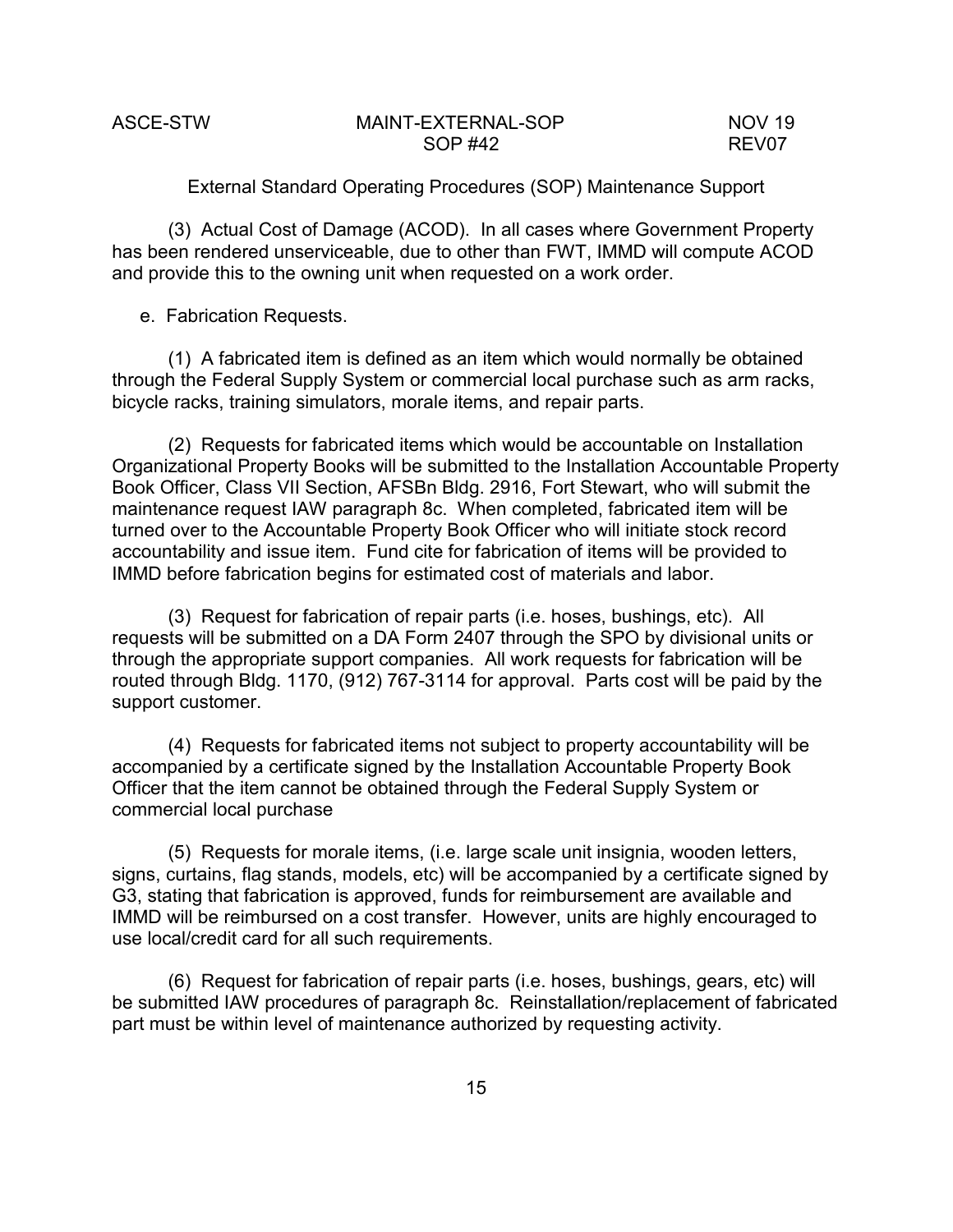External Standard Operating Procedures (SOP) Maintenance Support

f. Furniture Repair and Classification. Use local purchase credit card procedures. IMMD has discontinued furniture repair.

g. Modification Work Orders (MWO).

(1) Application of MWOs is the responsibility of the AMC Commander. Various Materiel Readiness Commands (i.e. TACOM, CECOM) are responsible for the preparation of Memorandum of Understanding (MOU) and negotiation will separate installations (i.e. Fort Stewart) for application of MWOs. MWOs may be applied by depot contact teams, contract, or when economical by installation asset (i.e. TOE/TDA personnel).

(2) Installation MWO Coordinator is responsible for negotiating all MWOs. This individual is notified by each Materiel Readiness Command regarding individual MWOs and coordinates with the appropriate unit/activity (i.e. G4, SPO, External OPS Support BN) to ensure equipment, facilities, kits, and man-hours are available for application of each MWO. All questions regarding MWO application should be directed to the Installation MWO Coordinator, Bldg. 1065 at (912) 767-5766.

i. Technical Assistance. IMMD will provide technical assistance as required to supported units and activities. This includes:

(1) Advise, assistance, and training pertaining to installation operation, modification, maintenance, and evacuation of equipment.

(2) Assistance in evaluation of condition of equipment, effectiveness of organizational maintenance, and accomplishment of necessary remedial action.

(3) Upon request, skilled personnel will be provided for Field Commanders by elements of IMMD to assist in resolution of specific problems.

(4) Coordination for technical assistance will be through Quality Assurance at (912) 767-1426/8387/8313.

j. Training.

(1) Function. IMMD will provide training to units/activities for all commodity items supported in-house upon request. Types of training provided are: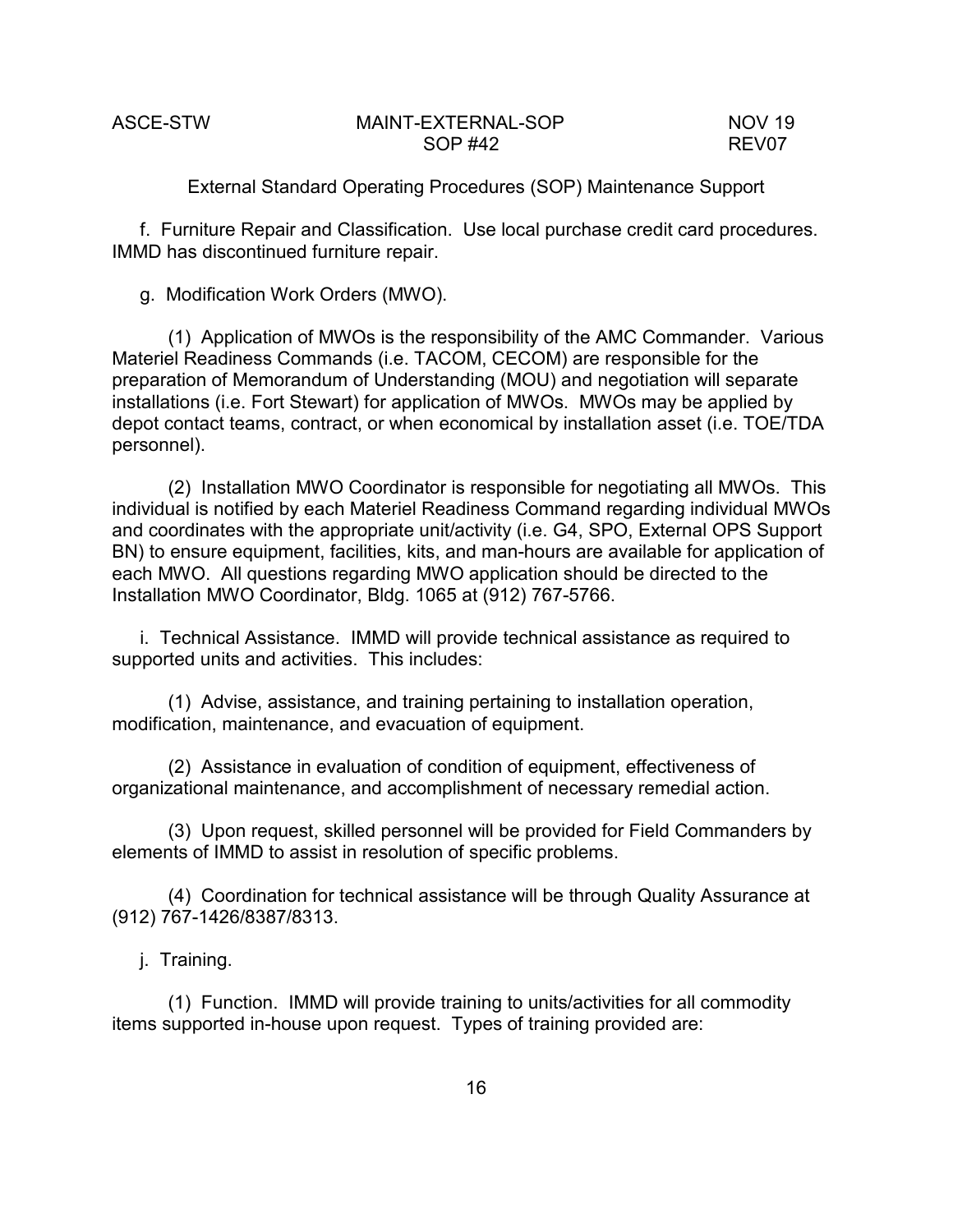(a) Conducting instruction on operation of equipment.

(b) Inspect and repair of automotive and combat vehicle components as necessary.

(c) Welding, machine shop.

(d) Construction equipment, air conditioning, refrigeration equipment, and power generation equipment 1.5 through 60 KW.

(e) Electronics and communication equipment.

(f) Artillery, fire control, and optics.

(2) Procedure. Units/activities requiring training shall coordinate all requirements through PP&C Branch Chief, AFSBn at (912) 767-8726.

k. Turn-In of Equipment. IMMD verifies all equipment being turned-in meets serviceability criteria IAW AR 750-1.

(1) All Army equipment, except aircraft, will be maintained at user/organizational level using -10 and -20 (Operational/Organizational) Technical Manuals (TMs) or appropriate publication issued with equipment. Material Control Branch will publish a list of critical items to be used by customers. List will consist of items listed in AR 710-2, Appendix E and items with pre-distribution instructions for transfer and not to be coded out and disposed of. Items listed on critical items list will be brought up to 10/20 Standards by owning activity. Other items will be turned in to the Material Control Branch as is.

(2) When validating specific PMCS inspection points, make sure items are correctly assembled, secure, serviceable, not leaking, and adequately lubricated as follows:

(a) An item is correctly assembled in proper position and all parts identified in appropriate repair parts manuals are present and properly installed.

(b) An item is secure when it cannot be moved by hand or is within specifications where applicable.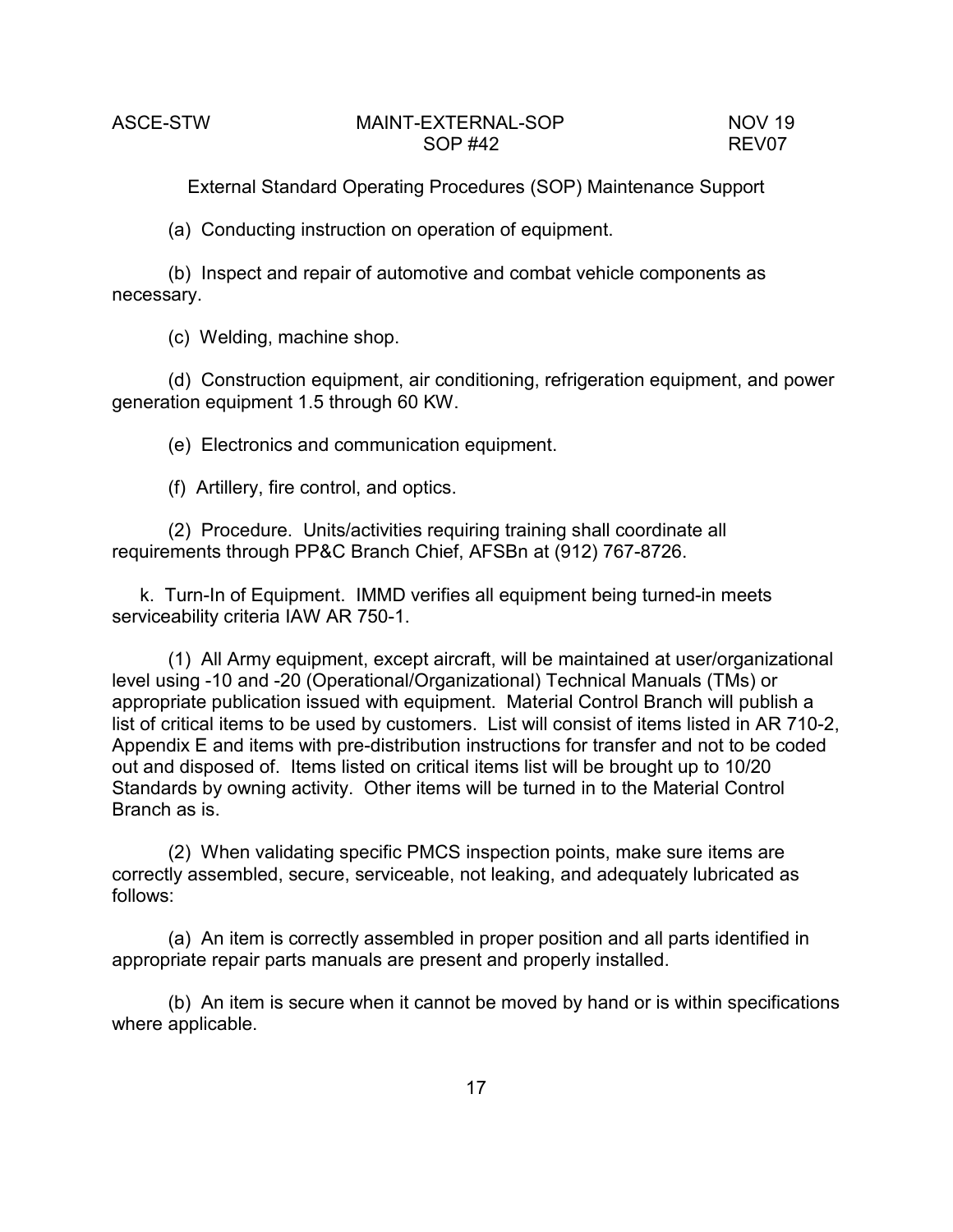(c) Bare metal (will be primed and painted).

(d) An item is leaking when there is visible indication of a drip. PMCS tables refer to this as a Class III leak. Indications of Class I or Class II leaks require surveillance but do not require repair/replacement. Exceptions to this are fuel systems and hydraulic or pneumatic brake systems. Any indication of wetness or air leakage in these systems will be repaired before use or transfer.

(e) An item is adequately lubricated when it meets all requirements of applicable lube order and Army Oil Analysis Program (AOAP).

(f) Equipment is complete when all basic issue items (BII) and components of end items (COEI) are on hand. Accessory kit, vehicle body and tarpaulins authorized by CTA 50-909 are no longer issued with new equipment therefore, not required to accompany end items when transferred.

(g) Equipment identified for turn-in will have a preventive maintenance service performed if half or more of scheduled interval has elapsed. Equipment enrolled in AOAP will have a sample tested, if not accomplished within the previous 30-day period. TM-LO Series and DA Form 2404 are prepared by losing activities to record results of - 10 and -20 PMCS inspections and will accompany equipment upon transfer.

(3) All inspections will use TMs and standards stated above as a base for developing any checklists, which are utilized. Teams/Inspectors must be able to show applicable portion of the TM used.

(4) PP&C Branch of the IMMD will be the point of contact and ensure above stated policy is followed.

l. Verification Inspection. Maintenance Management Branch (912) 767-2407/315- 9004 (H) of IMMD is responsible for all verification inspections for condition code P and H items. A FORSCOM certification stamp is required prior to turn-in of unserviceable condition code P and H to AFSBn Supply and Services facilities.

(1) BSBs are responsible for initial inspection and classification of all end items.

(2) BSBs shall ensure that prior to closing out Field Level Maintenance jobs for condition codes P and H, verification by Maintenance Management Branch, IMMD is obtained.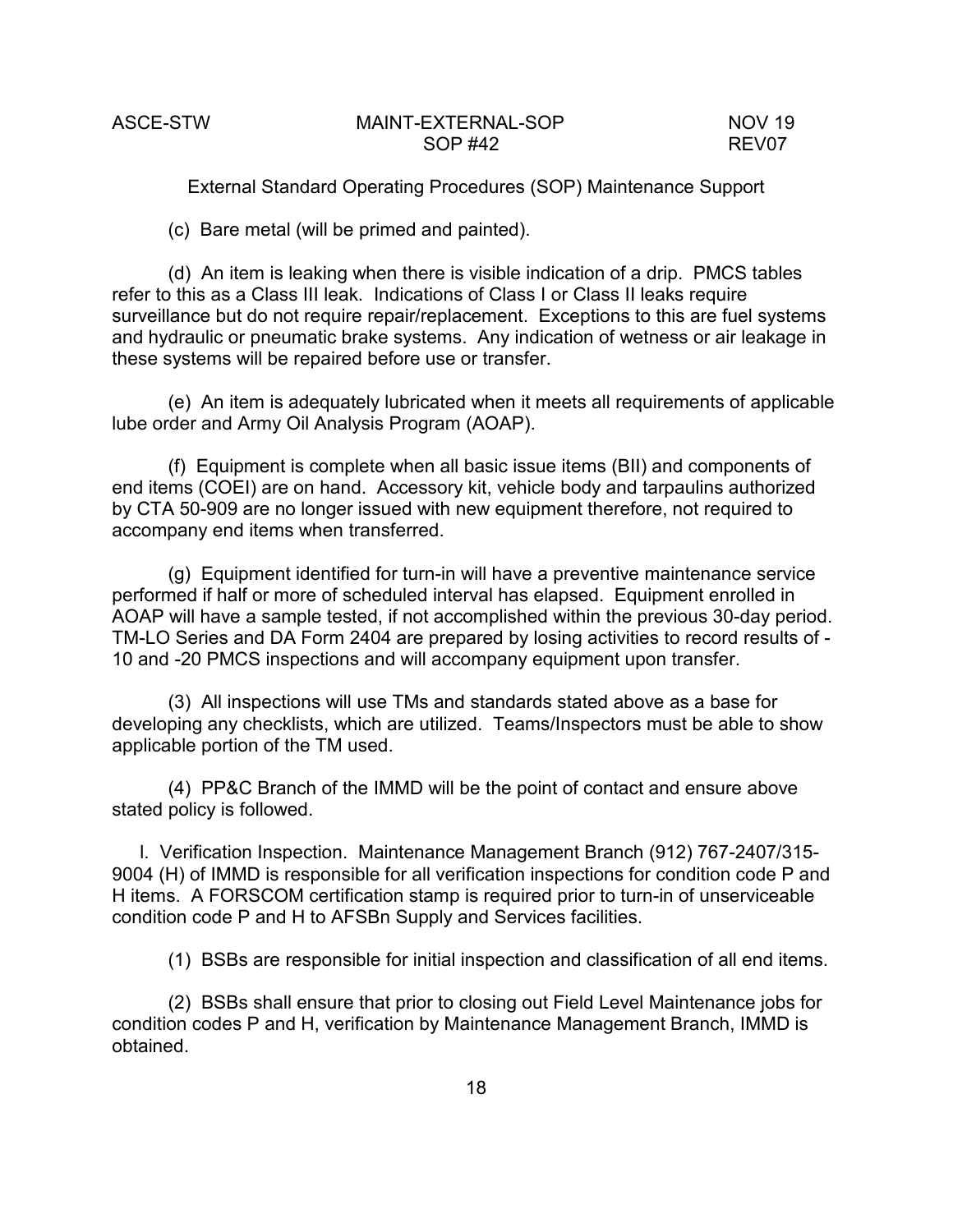(3) All verification inspections will require maintenance requests IAW paragraph 7 of this SOP.

m. Warranty.

(1) Actions required for obtaining warranty repairs on end items of equipment.

(a) Owner identifies equipment under warranty. Reference DA Form 2408-9 or Manufacturer Warranty Material and/or DA Technical Bulletins.

(b) Evacuate equipment under procedures for obtaining maintenance repairs, paragraph 7.

(2) Installation Warranty Coordinator, IMMD, is the primary coordinator of warranty claim actions between using units/activities and dealer repairing equipment.

(3) Secondary Items. Maintenance request for repairs of new secondary items failing before expiration date of warranty will be indicated in remarks section of maintenance request. Maintenance request and a copy of the DA Form 2765-1 turn-in will be attached to the warranty claim. All questions referencing this procedure should be addressed by calling the Warranty Coordinator at (912) 767-5766.

n. Key duplication. IMMD provides key duplication service for padlocks only. Work request for key duplication will be submitted on a DA Form 2407 through the SPO or appropriate Support Company. All work requests will be routed through Bldg 1048, (912) 767-7319 for approval. At no time will door keys be made at IMMD. This service is provided by DPW.

9. The point of contact for this SOP is the Maintenance Division Chief at (912) 767- 8726.

> CHAD L. MONIZ LTC, LG **Commanding** MONIZ.CHAD.LEE.1131 914276 Digitally signed by MONIZ.CHAD.LEE.1131914276 Date: 2019.12.03 13:28:46 -05'00'

DISTRIBUTION: AFSBn Customers